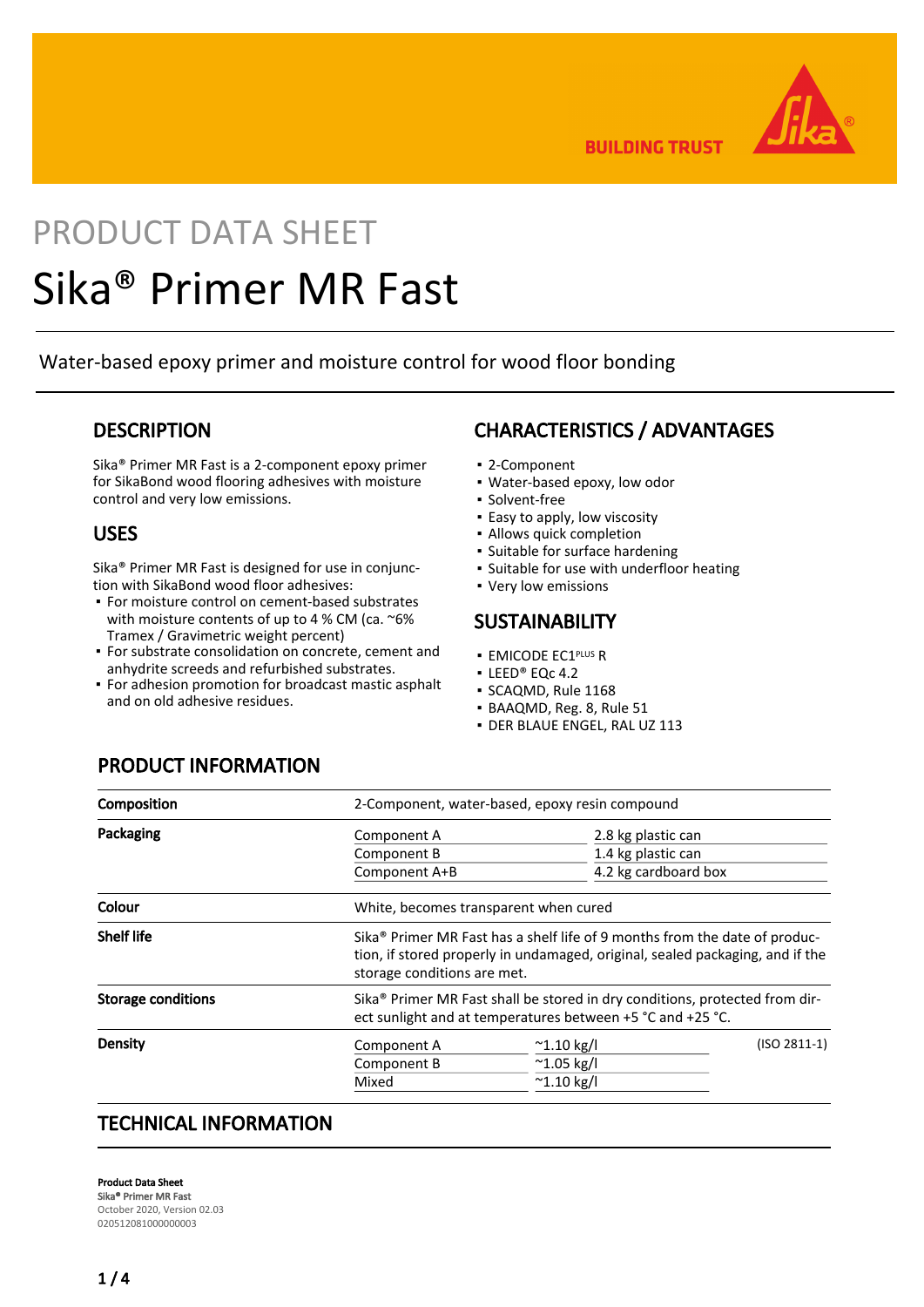Temperature resistance Sika® Primer MR Fast can be permanently exposed to dry heat ≤+50 °C. Note: In order to avoid damage to the installed wood floor elements, surface temperature must not exceed +25 °C.

Service temperature −40 °C min. / +70 °C max.

### APPLICATION INFORMATION

| <b>Mixing ratio</b>        |                                                                                                                                                                                                                                                                                                                                                                                                                                                                                                                                                                   | Component A : Component B = 2:1 (by weight)                                                                                             |  |  |
|----------------------------|-------------------------------------------------------------------------------------------------------------------------------------------------------------------------------------------------------------------------------------------------------------------------------------------------------------------------------------------------------------------------------------------------------------------------------------------------------------------------------------------------------------------------------------------------------------------|-----------------------------------------------------------------------------------------------------------------------------------------|--|--|
| Consumption                | Concrete and/or cement screeds<br>and anhydrite screeds, including<br>flowable anhydrite screeds                                                                                                                                                                                                                                                                                                                                                                                                                                                                  | 150-250 g/m <sup>2</sup> , depending on the ab-<br>sorbency of the substrate.                                                           |  |  |
|                            | Broadcast mastic asphalt                                                                                                                                                                                                                                                                                                                                                                                                                                                                                                                                          | 100-200 g/m <sup>2</sup>                                                                                                                |  |  |
| Ambient air temperature    | +15 °C min. / +30 °C max., min. 3 °C above dew point temperature                                                                                                                                                                                                                                                                                                                                                                                                                                                                                                  |                                                                                                                                         |  |  |
| Relative air humidity      | < 75%                                                                                                                                                                                                                                                                                                                                                                                                                                                                                                                                                             |                                                                                                                                         |  |  |
| Substrate temperature      | During laying and until Sika® Primer MR Fast has fully cured, the substrate<br>and ambient temperatures shall be between +15 °C and +30 °C without<br>underfloor heating and between +20 °C and +30 °C with underfloor heat-<br>ing.                                                                                                                                                                                                                                                                                                                              |                                                                                                                                         |  |  |
| Substrate moisture content | Permissible substrate moisture content without underfloor heating<br>For cement screeds                                                                                                                                                                                                                                                                                                                                                                                                                                                                           | <4 % CM (ca. ~6% Tramex / Gravi-<br>metric<br>weight percent)                                                                           |  |  |
|                            | For anhydrite screeds                                                                                                                                                                                                                                                                                                                                                                                                                                                                                                                                             | <0.5 % CM                                                                                                                               |  |  |
|                            | For magnetite flooring                                                                                                                                                                                                                                                                                                                                                                                                                                                                                                                                            | 3-12 % CM (depending on the or-<br>ganic content)                                                                                       |  |  |
|                            | For cement screeds                                                                                                                                                                                                                                                                                                                                                                                                                                                                                                                                                | Permissible substrate moisture content for use with underfloor heating<br><4 % CM (ca. ~6% Tramex / Gravi-<br>metric<br>weight percent) |  |  |
|                            | For anhydrite screeds                                                                                                                                                                                                                                                                                                                                                                                                                                                                                                                                             | < 0.3 %                                                                                                                                 |  |  |
|                            | For magnetite flooring                                                                                                                                                                                                                                                                                                                                                                                                                                                                                                                                            | 3-12 % CM (depending on the or-<br>ganic content)                                                                                       |  |  |
|                            | To check the moisture content, use the "Rubber Mat Test", according to<br>ASTM. A polyethylene sheet of > 1x1 m in dimension shall be taped to the<br>concrete surface. Leave the polyethylene sheet in place for > 24 hours pri-<br>or to testing. This test allows for the detection of any condensed vapour<br>transmissions.<br>Note: CM: carbid method, to determine the moisture content of the sub-<br>strate. For all moisture contents, the quality of the substrates and sur-<br>faces, always follow the guidelines of the wood flooring manufacturer. |                                                                                                                                         |  |  |
| Pot Life                   | Ambient air temperature                                                                                                                                                                                                                                                                                                                                                                                                                                                                                                                                           | Pot life                                                                                                                                |  |  |
|                            | $+15$ °C                                                                                                                                                                                                                                                                                                                                                                                                                                                                                                                                                          | $~^{\sim}3~$ h                                                                                                                          |  |  |
|                            | $+23 °C$                                                                                                                                                                                                                                                                                                                                                                                                                                                                                                                                                          | $^{\sim}$ 2 h                                                                                                                           |  |  |
|                            | +30 °C                                                                                                                                                                                                                                                                                                                                                                                                                                                                                                                                                            | $^{\sim}$ 1 $h$                                                                                                                         |  |  |
|                            | Note: Mixed Sika® Primer MR Fast stays liquid even when pot life is over.<br>Do not use mixed material after pot life.                                                                                                                                                                                                                                                                                                                                                                                                                                            |                                                                                                                                         |  |  |
| <b>Curing time</b>         | <b>Conditions</b>                                                                                                                                                                                                                                                                                                                                                                                                                                                                                                                                                 | <b>Curing time</b>                                                                                                                      |  |  |
|                            | +15 °C / 35 % r.h.<br>+23 °C / 50 % r.h.<br>+30 °C / 75 % r.h.                                                                                                                                                                                                                                                                                                                                                                                                                                                                                                    | ~5 h<br>~4 h<br>~3 h                                                                                                                    |  |  |
|                            | Note: Curing speed is dependent on temperature, relative humidity and<br>absorption of substrates. High temperature and low r.h. decrease curing<br>time. Cured material becomes transparent.                                                                                                                                                                                                                                                                                                                                                                     |                                                                                                                                         |  |  |

Product Data Sheet Sika® Primer MR Fast October 2020, Version 02.03 020512081000000003



**BUILDING TRUST**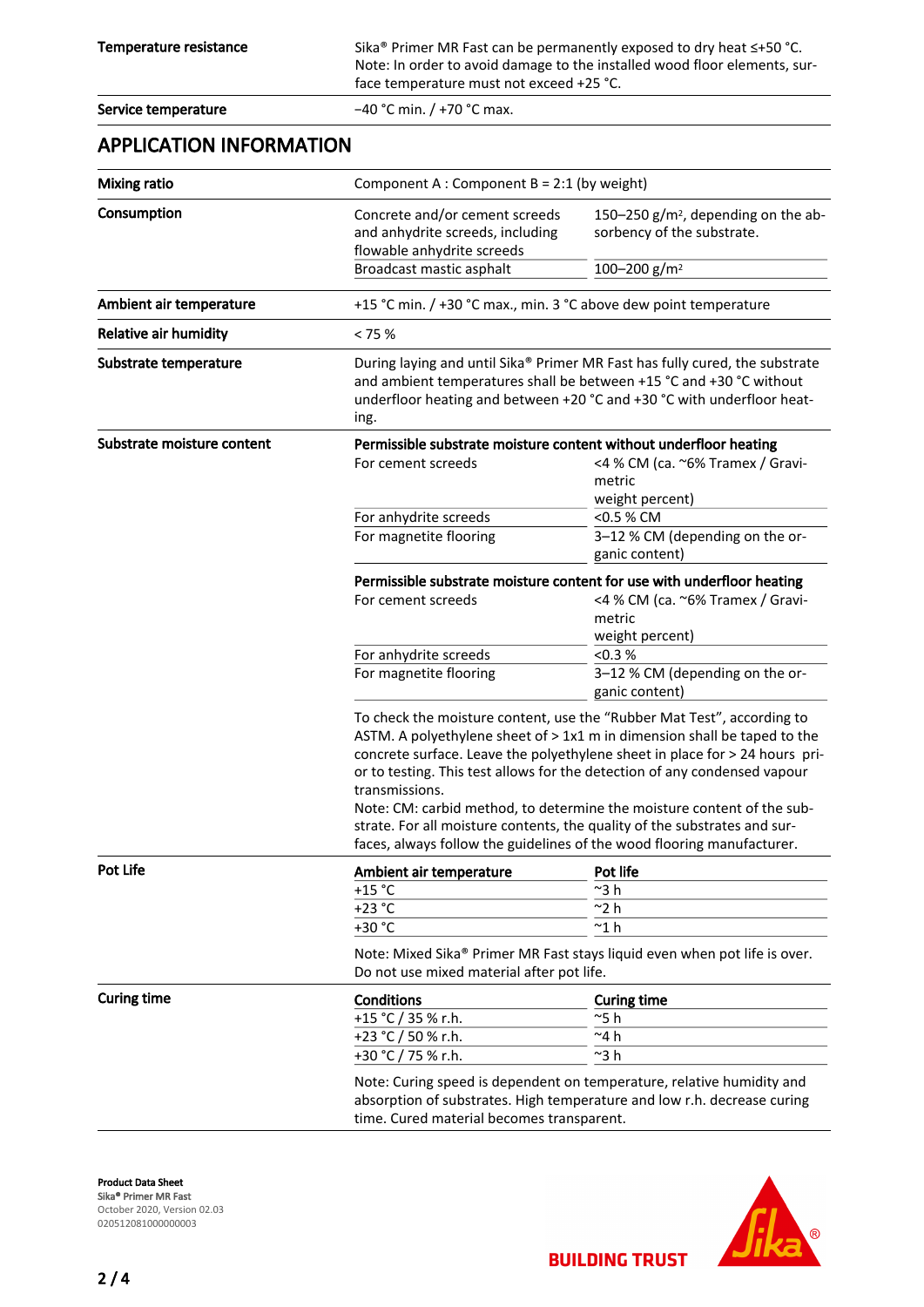# APPLICATION INSTRUCTIONS

For the application of Sika® Primer MR Fast all generally accepted rules for wood flooring installation apply.

#### SUBSTRATE PREPARATION

- The substrate must be clean, dry, sound and homo-▪ geneous, free from oils, grease, dust and loose or friable particles. Paint, cement laitance and other poorly adhering contaminants must be removed.
- At least 50% of the surface area must be cleared of residual adhesive (i.e. by grinding).
- Preliminary bond strength testing is recommended.
- Compressive strength:  $> 8$  N/mm<sup>2</sup>
- $\blacksquare$  Tensile Bond strength: > 0.8 N/mm<sup>2</sup>
- **Concrete and/or cement screeds must be ground** and cleaned with an industrial vacuum.
- **-** Anhydrite screeds, including flowable anhydrite screeds must be ground and thoroughly cleaned with an industrial vacuum shortly before coating.
- **Broadcast mastic asphalt must be broadcasted to ex**cess and cleaned with an industrial vacuum.
- On fiber reinforced concrete any exposed fibers must be burnt off the surface.
- The guidelines of the screed floor manufacturer ap-▪ ply.
- **For project specific advice, please contact our Tech**nical Service Department.

#### MIXING

Open the cardboard box and both cans inside of it. Plug the component B bottle upright on the component A can and wait until the component B bottle is empty, then close the cap of the component A can. After combining component A and component B in the correct ratio, shake the can thoroughly. A minimum shaking time of 1 minute is required. Re-shake is required if the mixture appearance is still inhomogeneous.

#### APPLICATION METHOD / TOOLS

Apply Sika® Primer MR Fast uniformly (in two directions 90°) to the substrate using a nylon roller, ensuring that a continuous coat is achieved over the entire surface (produces a water surface like finish).

| <b>Application</b>            | Coatings | <b>Results in</b> |
|-------------------------------|----------|-------------------|
| Moisture barrier Minimum 1 x  |          | Water surface     |
| only                          |          | like finish       |
| Substrate consol- Minimum 1 x |          | Good penetra-     |
| idation only                  |          | tion              |
| Adhesion promo- Minimum 1 x   |          | Water surface     |
| tion only                     |          | like finish       |
| Moisture barrier Minimum 2 x  |          | Water surface     |
| + substrate con-              |          | like finish       |
| solidation                    |          |                   |
| Moisture barrier Minimum 2 x  |          | Water surface     |
| + adhesion pro-               |          | like finish       |
| motion                        |          |                   |

A waiting time of > 3 hours and < 24 hours must be observed between coats of Sika® Primer MR Fast.

#### CLEANING OF EQUIPMENT

Clean all tools and application equipment immediately after use with water. Once cured, residual material can only be removed mechanically.

### FURTHER INFORMATION

- Safety Data Sheet
- Pre-treatment Chart Sealing and Bonding

### IMPORTANT CONSIDERATIONS

- **.** If Sika® Primer MR Fast is left out for more than 24 hours, the surface must be thoroughly cleaned with a moist cleaning rag and checked for any defects before proceeding with over-coating.
- Do not apply Sika® Primer MR Fast on substrates under significant vapor pressure.
- Freshly applied Sika® Primer MR Fast should be protected from dampness, condensation and water for >24 hours.
- Do not dilute Sika® Primer MR Fast.
- Protect Sika® Primer MR Fast from freezing. Do not use Sika® Primer MR Fast if it has been frozen.
- Avoid puddles on the surface of Sika® Primer MR Fast.
- Wood floor installation in areas without a damp proof membrane can only be undertaken with Sikafloor® EpoCem® moisture regulator system and Sika® Primer MR Fast as a vapor barrier. For detailed instructions contact our Technical Service Department.
- When used in conjunction with SikaBond® Wood Floor Adhesives, Sika® Primer MR Fast must not be broadcast with sand. Sika® Primer MR Fast is recommended for use with all polyurethane and hybrid wood floor SikaBond® adhesives. ▪
- If Sika® Level-200 / -300 / -300 extra / -315F or -340 proceeds the layer of Sika® Primer MR Fast within the system build up, a second layer of Sika® Primer MR Fast must be fully broadcast with quartz sand (15−30 minutes after, at +20 °C). Begin broadcasting lightly and then to excess with quartz sand 0.4–0.7 mm.

# BASIS OF PRODUCT DATA

All technical data stated in this Product Data Sheet are based on laboratory tests. Actual measured data may vary due to circumstances beyond our control.

# LOCAL RESTRICTIONS

Please note that as a result of specific local regulations the declared data for this product may vary from country to country. Please consult the local Product Data Sheet for the exact product data.

Product Data Sheet Sika® Primer MR Fast October 2020, Version 02.03 020512081000000003



**BUILDING TRUST**